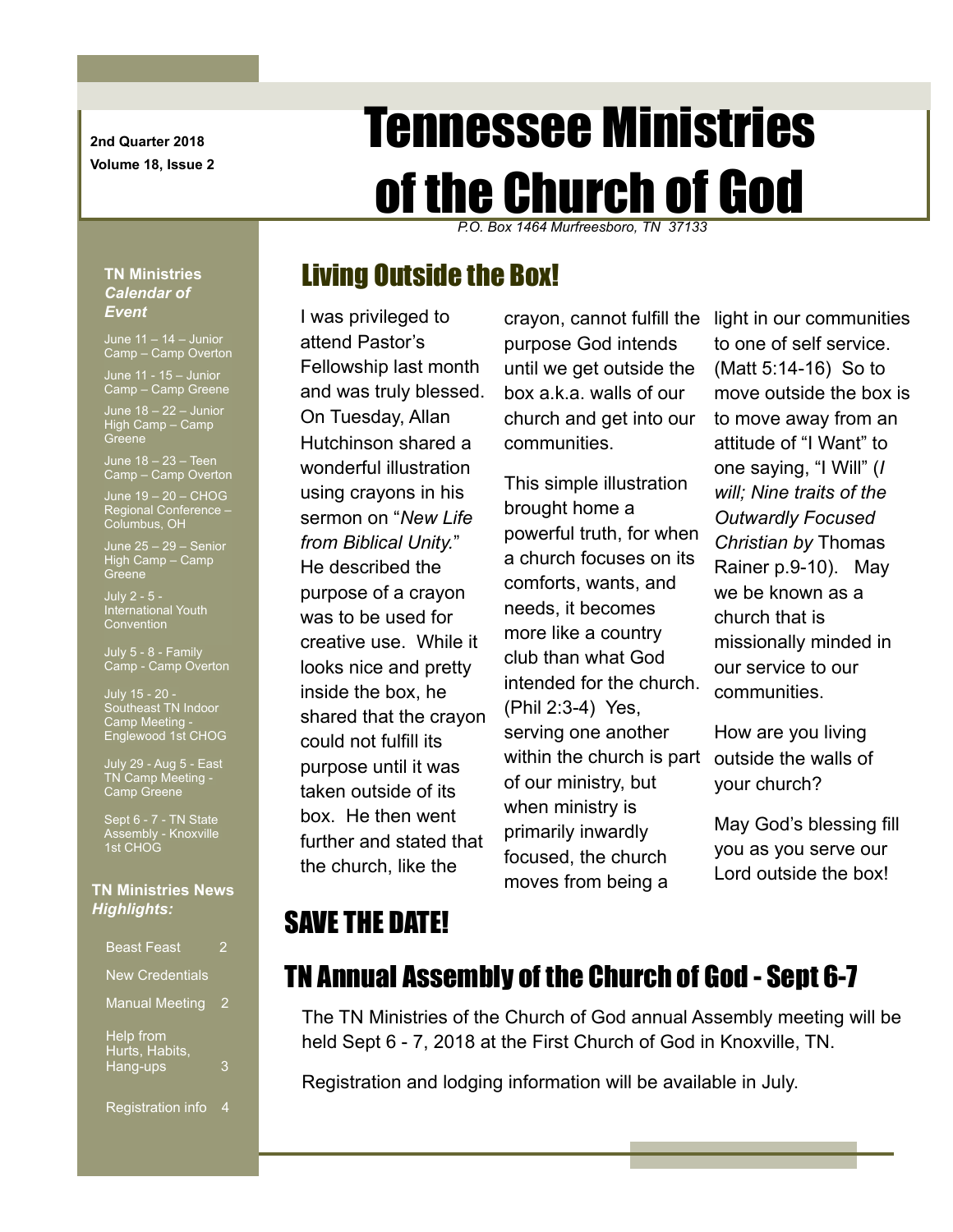# Beast Feast At Harmony Hill

By Don Hackney, Pastor at Harmony Hill Church of God, Fayetteville, Tennessee

Sportsman and outdoor enthusiasts from all around south central Tennessee and north central Alabama converged on Harmony Hill for their second annual Beast Feast and Sportsman Dinner Saturday, April 28<sup>th</sup>. God blessed with extraordinarily beautiful weather as hunters and wildlife enthusiasts gathered for a day of family, food, fellowship, and fun. There were outdoor exhibits of primitive early American cooking and living, complete with hatchet



*Beast Fest @ Harmony Hill April 2018*

throwing and flint lock long rifles. There were archery games for the kids as well as a demonstration of flint-knapping, the art of making real arrow heads for hunting. There was deer scoring by the Tennessee Wildlife Association for those who had killed big bucks. As a matter of fact, we were able to host Stephen Tucker from Gallatin, who this year killed the world record white tail deer and posed for pictures with his impressive trophy mount. There were stuffed bear, stuffed deer, stuffed elk, and stuffed attendees who ate an assortment of wild game, some of which came all the way from Alaska. Most everyone received a door prize of some kind.

The evening culminated with a combination of gospel bluegrass

music and our world renowned speaker and Christian outdoorsman, Dr. Jimmy Sites, host of the TV show, Spiritual Outdoor Adventures. Jimmy's lesson challenged all to consider that while deception is the art of a successful hunter's skill, it is also Satan's strategy to make each of us his trophy of destruction.

For more pictures and information check us out on Facebook under: Harmony Hill Annual Beast Feast

### New Credentials Manual Information meeting on Sept 6

The PMT is sponsoring an informational meeting about the Credentials Manual at the State Assembly meeting on Thursday evening, Sept 6. If you have any questions that you would like addressed during this meeting, please direct them to Jeff Wallace (PMT chair) or to Bob O'Dell. To help in explaining the changes, there is a Word document from the Standing Committee of Credentials highlighting some of the changes. Please contact Bob O'Dell at [tnchog@gmail.com](mailto:tnchog@gmail.com) for a copy. In addition, the November 2017 Truth Matters by the Pastor Fellowship has a very good article about the development of the Credentials Manual and some of its history. The Credentials Manual Truth Matters article url is listed below.

[http://pastorsfellowship.worthyofpraise.org/truthmatters/7\\_3\\_1.htm](http://pastorsfellowship.worthyofpraise.org/truthmatters/7_3_1.htm)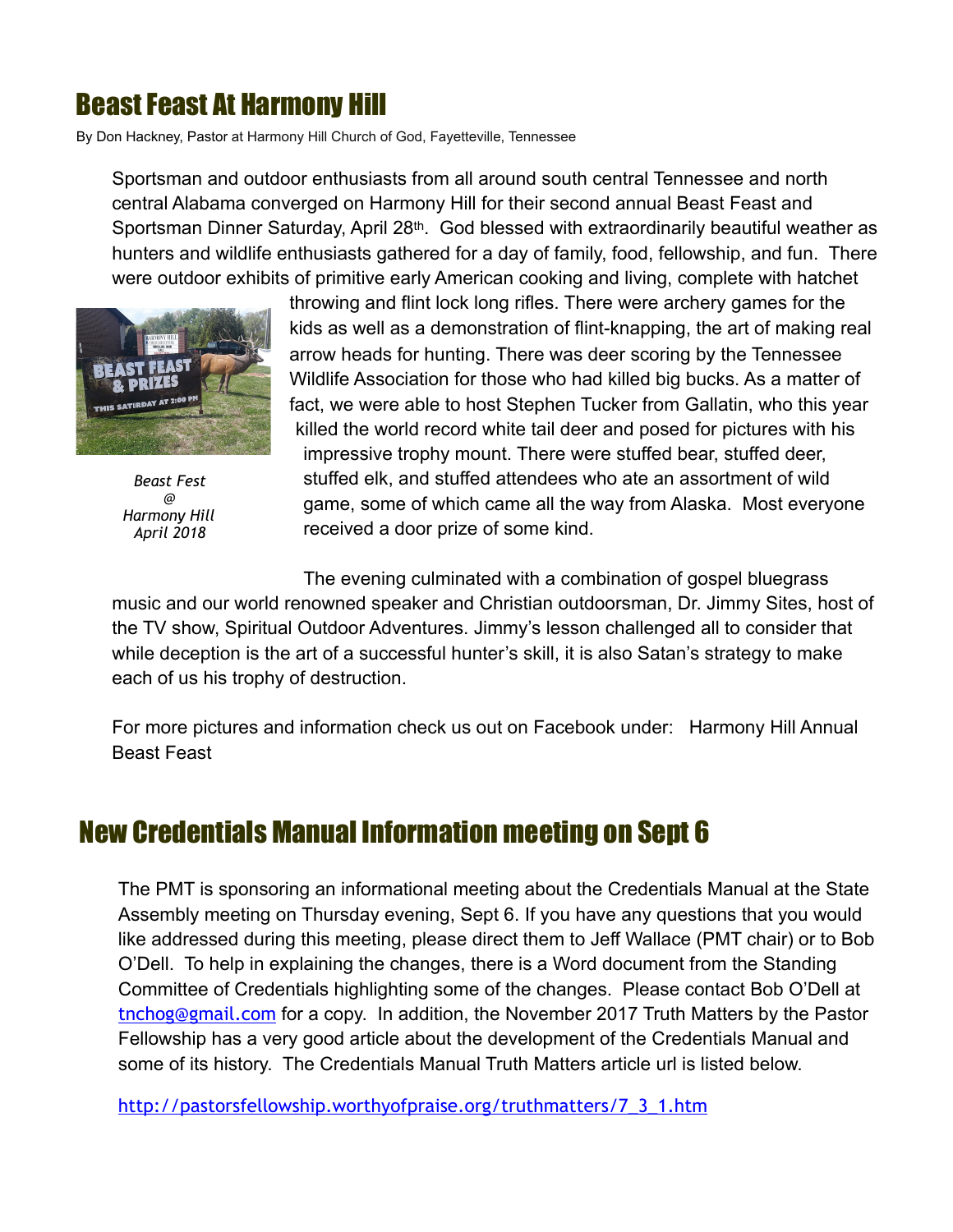## Help from Hurts, Habits, Hang-ups

By Ralph Shipley, Celebrate Recovery at First Church of God, Greeneville, Tennessee

The average person tells 4 lies a day, or 1,460 a year; a total of 87,600 by age 60, and the most common lie is**: "I'm fine."** Everyone struggles with something all the time. Everyone has hurts, habits, and hang-ups.

#### **What is a Hurt?**

The feeling of being hurt is an emotional reaction to another person's behavior or to a disturbing situation.

#### **What is a Habit?**

A habit is an addiction to someone or something.

#### **What is a Hang-up?**

Hang-ups are negative mental attitudes used to cope with people or an adversity.

#### **What Can The Church Do To Help? Start a Celebrate Recovery ministry!**

**Celebrate Recovery** is a biblical and balanced program that helps us overcome our hurts, hangups, and habits. It is based on the actual words of Jesus, rather than psychological theory.

The program began 26 years ago with 43 people. It was designed as a program to help those struggling with hurts, habits and hang-ups, by showing them the loving power of Jesus Christ through a recovery process.

CR is local, national, and international, and is presently in over 30,000 churches.There have been a million and a half people who have experienced this recovery program.

**Celebrate Recovery (CR) began at First Church of God,** in Greeneville, TN, in 2015, with eight people. It has grown to an average of 40 per week, with the highest attendance at almost 100. Our program is available every Tuesday evening, 52 weeks a year. Along with our regular Tuesday night meeting, there are other opportunities to grow in developing coping skills and in our relationship with Christ.

We have witnessed Changed Lives in many different ways...many have completed this program and …

Have remained sober for a number of years.

Have assumed leadership responsibilities in the small groups.

Have given their testimonies in churches, camp meetings, and other CR programs.

Have started attending our church.

 Have had their life and their families lives transformed through their commitment to Jesus Christ and the Celebrate Recovery program.

> **There is No Hurt - - - Beyond Healing! There is No Habit - - - Beyond Help!**

#### **There is No Hang-up - - - Beyond Hope!**

If you are interested in starting a chapter of Celebrate Recovery at your church, please contact Pastor Ralph Shipley, at First Church of God at 423-638-4818 or 423-620-3534. Pastor Shipley will also be leading a CR conference on Thursday at our Annual TN Assembly meeting in Knoxville First Church of God. <http://www.greenevillefcog.org/celebrate-recovery>